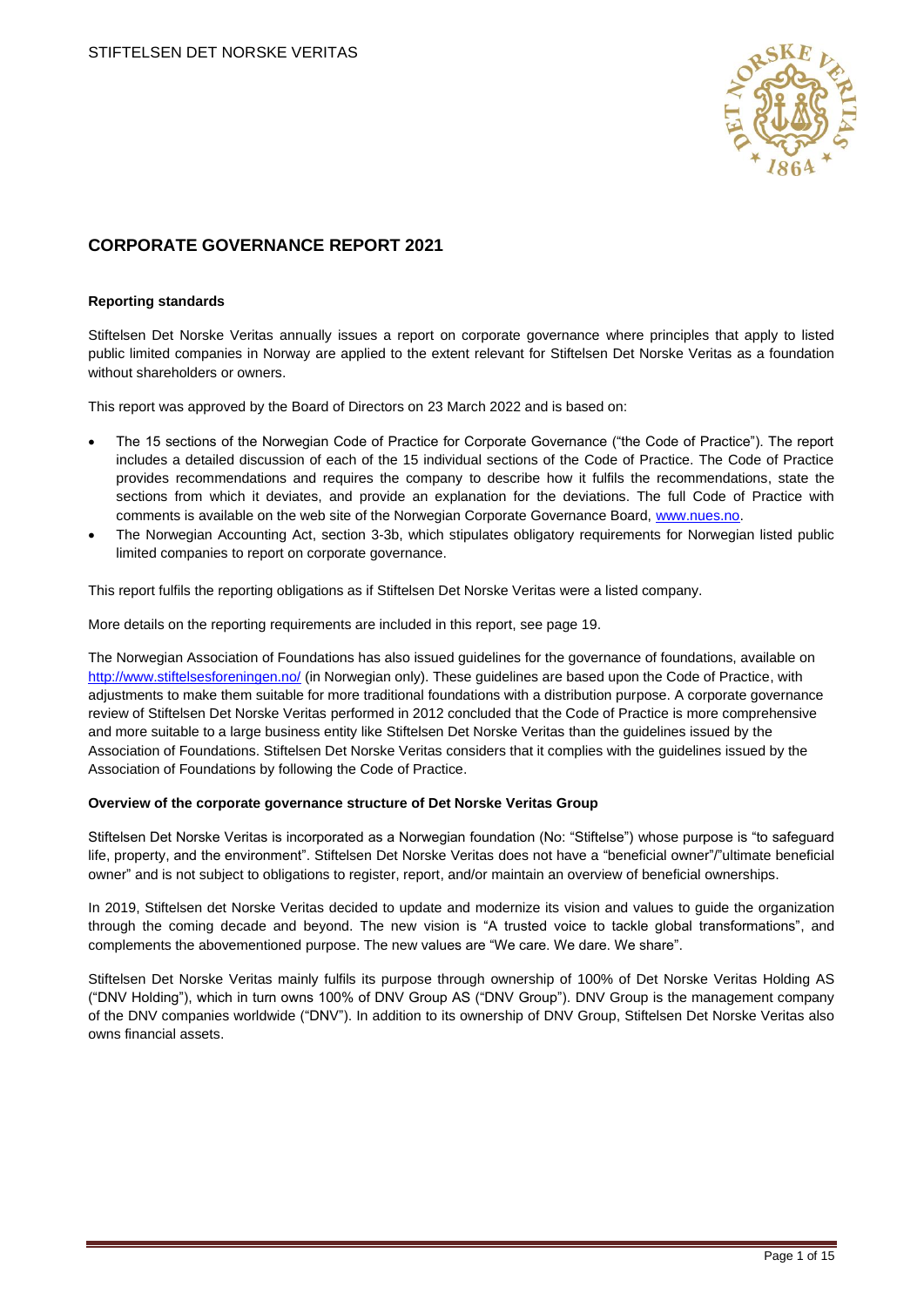

#### 1. Figure: Governance structure as per 1st March 2022

The Board of Directors ("the Board") is the principal body of Stiftelsen Det Norske Veritas. This deviates from the governance of public limited companies, where the General Meeting is the principal body. Pursuant to the Norwegian Foundation Act (No: "Stiftelsesloven"/Eng: "Foundation Act") only tasks and responsibilities which are specifically listed in the Foundation Act may be vested in bodies other than the Board. In Stiftelsen Det Norske Veritas, all such tasks and responsibilities have, to the extent permitted by the Foundation Act, been delegated by the Board to Stiftelsen Det Norske Veritas Council ("the Council").

The Council's main function is to supervise the Board's management of Stiftelsen Det Norske Veritas, to elect the members of the Board of Directors and determine their remuneration, to approve amendments to the statutes of Stiftelsen Det Norske Veritas, to appoint the external auditor, and to state its opinion on the Board's annual report and financial statements.

The Council has 45 members who represent customer industries and other stakeholders. Nineteen of the members are elected by the Council. Seven of the members are elected by and from among the employees of DNV and its subsidiaries worldwide. Nineteen members are appointed by seven Norwegian stakeholder organizations.

The Council and Board are described in section 8 of this report. The Council's Control Committee supervises the Board's management of Stiftelsen Det Norske Veritas on behalf of the Council. The Control Committee is also described in section 8.

The Council's Nomination Committee nominates candidates to all elections to be held by the Council and proposes remunerations to be decided by the Council. The Nomination Committee is described in section 7 of this report.

The external auditor of Stiftelsen Det Norske Veritas and its subsidiaries is elected by the Council and reports to the Board.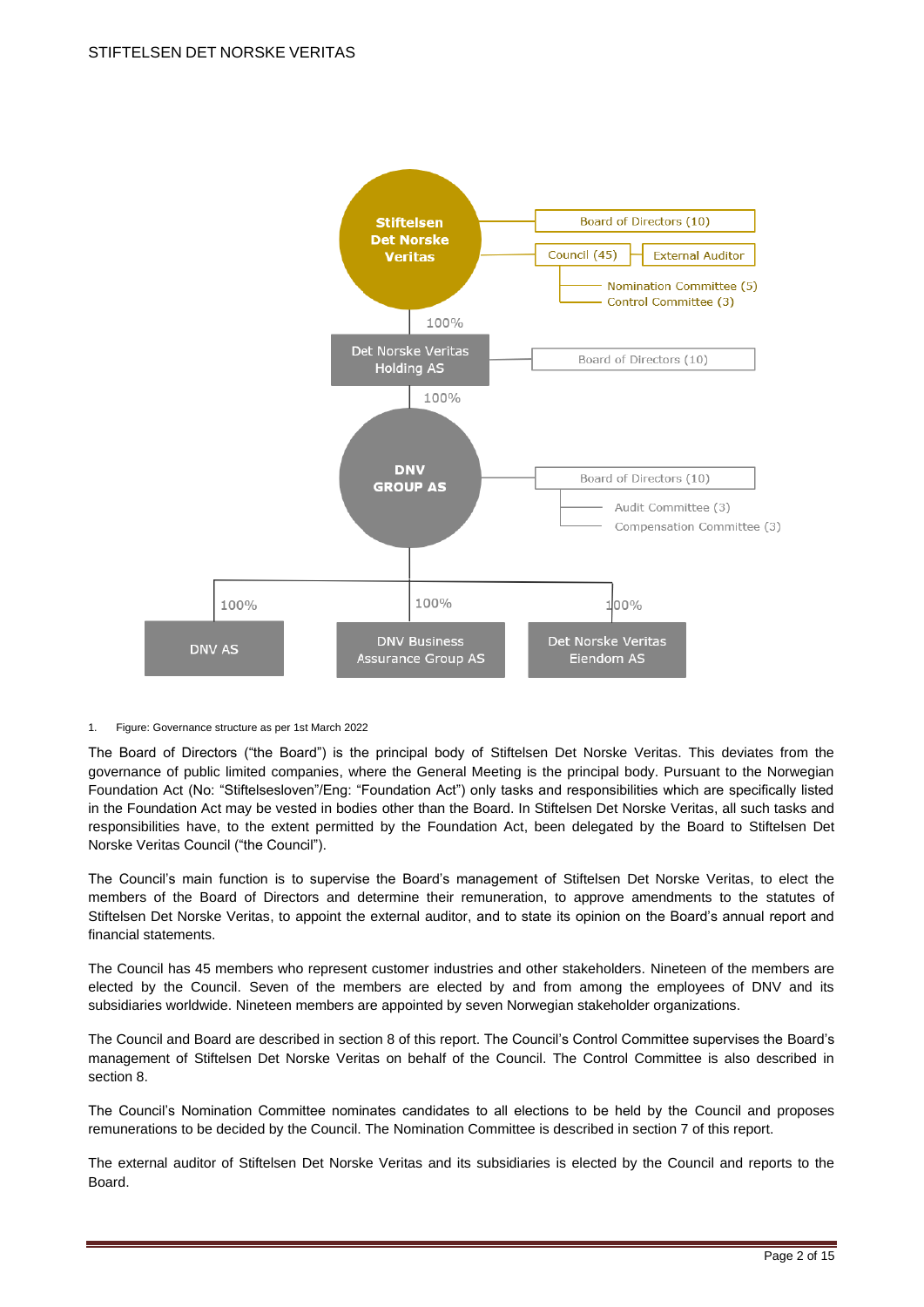Stiftelsen Det Norske Veritas operates through its wholly owned holding company, DNV Holding, which is governed by the Norwegian Private Limited Companies Act. The Board of DNV Holding consists of the same members as the Board of Stiftelsen Det Norske Veritas. These Board members are also elected as members of the Board of DNV Group AS.

# **B. THE 15 SECTIONS OF THE CODE OF PRACTICE.**

### **1 IMPLEMENTATION AND REPORTING OF CORPORATE GOVERNANCE**

*Corporate Governance policy – deviations from the Code of Practice*

The Board has decided that it will comply with the Code of Practice to the extent relevant for a foundation.

This report includes information on

- (a) the sections of the Code of Practice with which Stiftelsen Det Norske Veritas complies,
- (b) information on where the Code of Practice is not considered relevant for a foundation, and
- (c) explanations of sections in relation to which Stiftelsen Det Norske Veritas deviates from the Code of Practice.

As Stiftelsen Det Norske Veritas is incorporated as a foundation without shareholders, parts of the Code of Practice will not be applicable for DNV. The reporting is adjusted accordingly. The following sections are either not applicable for Stiftelsen Det Norske Veritas, or the reporting has been adjusted accordingly: section 3 (Equity and dividends); section 4 (Equal treatment of shareholders); section 5 (Shares and negotiability); section 6 (General meetings); section 12 (Remuneration of executive personnel); section 13 (Information and communications); and section 14 (Take-overs). All adjustments and deviations are explained in the relevant sections in this report.

To some extent, relevant topics related to these sections of the Code of Practice will still be discussed in the report. For instance, the Code of Practice's references to "shareholders" may in some cases be replaced with a discussion relating to Stiftelsen Det Norske Veritas' stakeholders. Further, the Code of Practice's references to the "General Meeting" or "Corporate Assembly" may in some cases be replaced with references to the Council. Some deviations from the Code of Practice are justified where the statutory legislation for a foundation deviates from that for a public limited company. All adjustments and deviations are explained in the relevant sections in the report.

Stiftelsen Det Norske Veritas has no shareholders, but answers to the purpose of Stiftelsen Det Norske Veritas and to society at large. Fundamental functions for the corporate governance of Stiftelsen Det Norske Veritas are therefore on the one hand to protect the foundation's independence and integrity in order to fulfil the foundation's purpose, and on the other hand to honour the legitimacy the foundation earns from its stakeholders and the foundation's moral responsibilities towards society.

Stiftelsen Det Norske Veritas and other foundations lack the ownership control which is normally embedded in corporate governance for companies with owners. This lack of control is, however, mitigated by other measures. The Foundation Act prescribes public supervision of foundations by the Norwegian Foundation Authority. This is a supervisory measure not found in relation to limited liability companies. In addition, Stiftelsen Det Norske Veritas' corporate governance includes supervision of the Board's management by the Council and by the Control Committee acting on behalf of the Council.

#### *Corporate values, ethical guidelines and corporate sustainability*

Stiftelsen Det Norske Veritas places great emphasis on its corporate purpose, vision, and values. Its statutes state that the purpose may be fulfilled through the ownership of subsidiaries. Stiftelsen Det Norske Veritas' purpose is fulfilled through its ownership of DNV Group AS.

Stiftelsen Det Norske Veritas adheres to DNV's ethical guidelines. The basis of DNV's ethical guidelines is the DNV Code of Conduct. The Code of Conduct describes the requirements and expectations for the business and personal conduct of employees and officers of the Group and its subcontractors while performing work on behalf of DNV. The Code of Conduct further describes DNV's commitment to its stakeholders, and how the requirements of responsible business practices and ethics are embedded in the core of DNV's business.

In 2003, Stiftelsen Det Norske Veritas signed the UN Global Compact ("Global Compact"), which requires a commitment to ten universal principles related to human rights, labour rights, environmental standards, and anti-corruption. It requires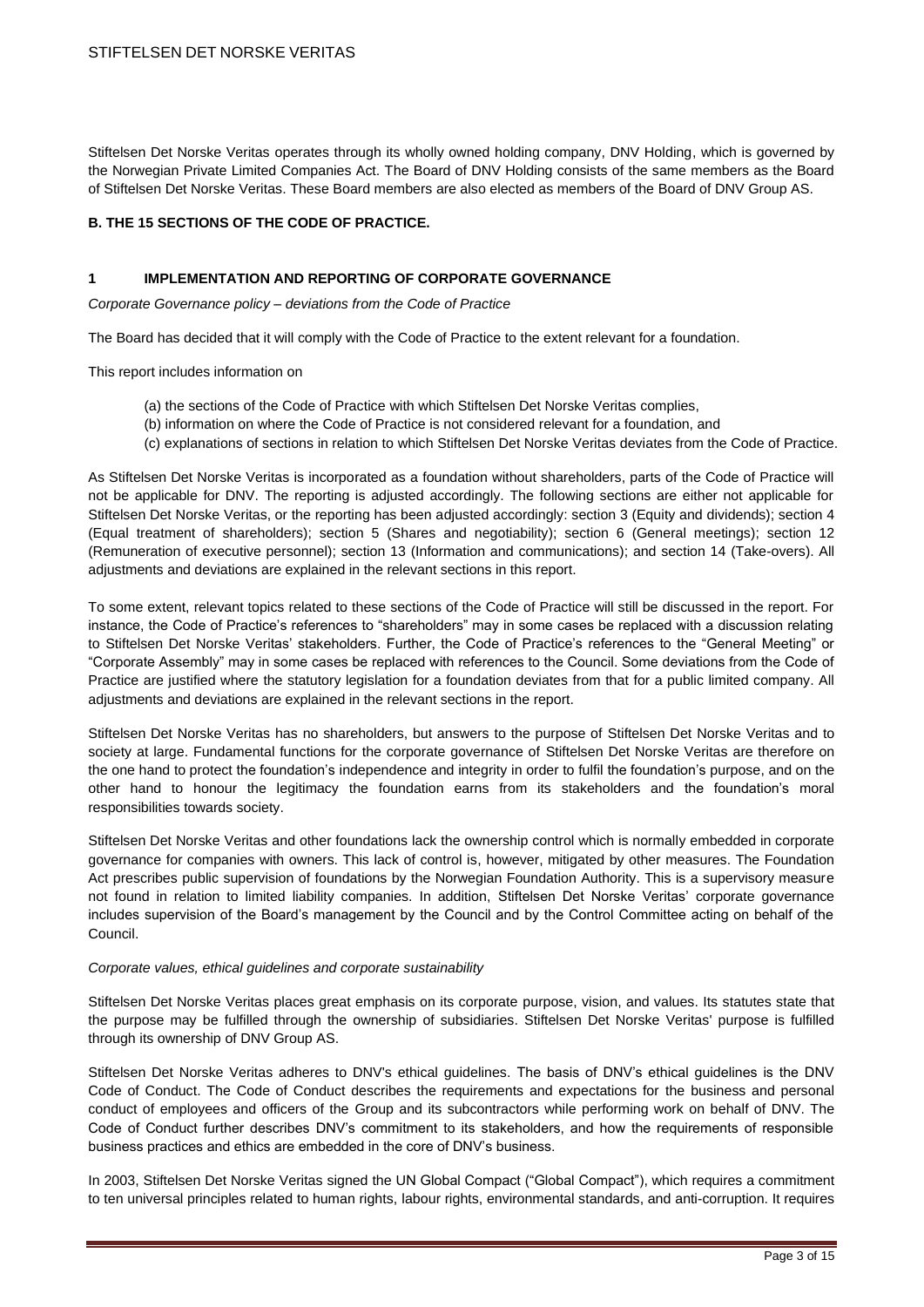the company to make the principles an integral part of its business strategy, day-to-day management, and organizational culture, and the principles to be integrated into the Board's decision-making process. This commitment is maintained in DNV Group.

DNV has established a governing document on external annual sustainability reporting which regulates the responsibilities for the stakeholder engagement process.



2. Figure: Graphical presentation of the governance structure for sustainability, including reporting lines to the Board as per 23 March 2022.

DNV's definition of sustainability is broad, and we report on performance related to all our material topics. Responsibility for DNV's sustainability performance lies with the DNV's Group President and CEO and our Executive Committee. Our Board of Directors has the formal oversight of DNV performance, and this is executed by the Board Audit Committee. DNV's corporate sustainability initiatives that relate to our impact on the environment and climate are managed by the Group Sustainability Development and Climate team, supported by DNV's health, safety and environment network and our business areas. Other material topics are managed by our Group People and Global Shared Services functions and our ethics and compliance organization.

#### **2 BUSINESS**

The overall purpose of Stiftelsen Det Norske Veritas is *"To safeguard life, property, and the environment"*. The business of Stiftelsen Det Norske Veritas is stated in the Statutes, section 1, as follows: *"The Foundation undertakes classification, quality assurance and certification of ships, facilities, and systems, and carries out research in connection with these*  functions. Moreover, provided its integrity is not impaired, the Foundation may perform assignments which exploit its *know-how, or which contribute to the development of know-how that may be required for the performance of these tasks. This purpose may be achieved through participation by the Foundation in wholly or partly owned companies."*

The complete Statutes are available on Stiftelsen Det Norske Veritas' website *[www.detnorskeveritas.com](http://www.detnorskeveritas.com/)*.

Stiftelsen Det Norske Veritas' purpose is achieved through the ownership of DNV Group AS. The business and main functions of Stiftelsen Det Norske Veritas are therefore to manage the ownership of DNV Group AS and its other assets.

DNV Group's main objectives and strategies are described in the DNV Group AS Board of Directors' annual report.

# **3 EQUITY AND DIVIDENDS**

As of 31 December 2021, Stiftelsen Det Norske Veritas had total equity of NOK 19,398 million, up from NOK 16,413 million in 2020. The Board continually reviews Stiftelsen Det Norske Veritas' capital situation considering its objectives, strategies, and risk profile. The Board considers the total equity to be satisfactory.

Being a foundation, Stiftelsen Det Norske Veritas does not have any owners or share capital. The Code of Practice's references to dividend policy and board mandates to increase share capital are therefore not relevant.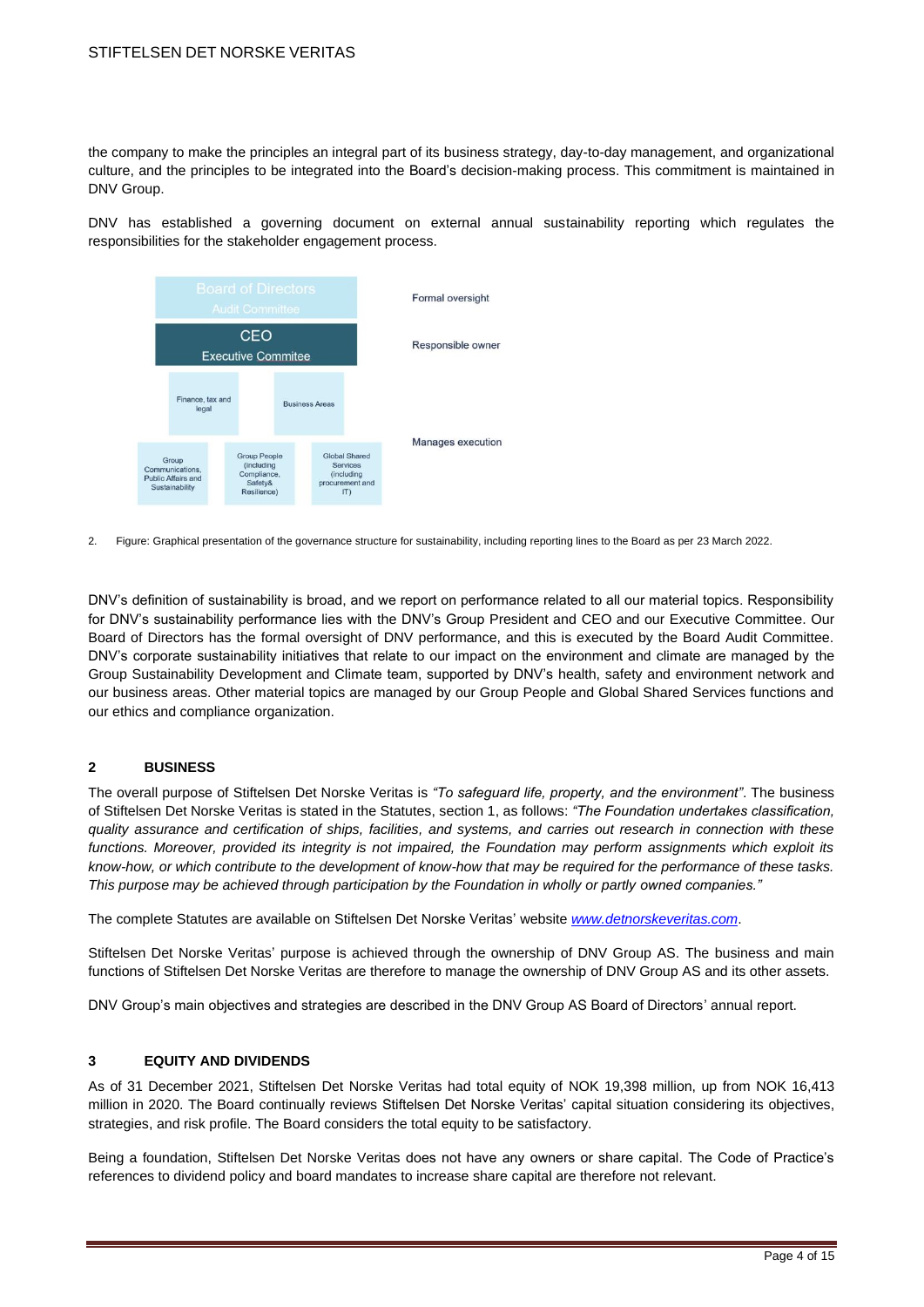Since Stiftelsen Det Norske Veritas as a foundation cannot raise capital by issuing shares, prudent management of the capital base is of great importance. The Board has adopted a financial policy to ensure that the capital of Stiftelsen Det Norske Veritas is managed in a way that enables the foundation to fulfil its purpose as this is stated in the Statutes. The subsidiaries distribute dividend of their annual net profits based on an assessment of the cash flow, capital expenditure plans, financing requirements, and financial flexibility. Received dividends and capital reductions contribute to Stiftelsen Det Norske Veritas' capital base.

# **4 EQUAL TREATMENT OF SHAREHOLDERS**

As Stiftelsen Det Norske Veritas does not have owners, equal treatment of shareholders is not a relevant topic.

# **5 SHARES AND NEGOTIABILITY**

Given that Stiftelsen Det Norske Veritas is a foundation without shares or owners, the transfer of shares is not relevant.

#### **6 GENERAL MEETINGS**

Given that Stiftelsen Det Norske Veritas is a foundation with no owners or shareholders, there is no general meeting in Stiftelsen Det Norske Veritas. The Code of Practice, Section 6 (concerning general meeting) is therefore not relevant.

For the sake of completeness, please note that the Council has some functions that resemble a general meeting of a limited company, but in fact the Council has more in common with a corporate assembly (*No: "Bedriftsforsamling"*) regulated by the Public Limited Companies Act. We have therefore chosen to discuss the Council considering the Code of Practice, Section 8 (see below).

### **7 NOMINATION COMMITTEE**

The Council elects the members of the Board who are not elected by and from among the employees and fixes the remuneration for all Board members. Stiftelsen Det Norske Veritas therefore applies the recommendations in the Code of Practice related to nomination committees, adjusted so that reference to "shareholders" in the Code of Practice is replaced by references to Stiftelsen Det Norske Veritas' stakeholders, and references to the "General Meeting" in the Code of Practice is replaced by reference to the Council. Further, details of the procedure for determining the remuneration to "committee members" in Stiftelsen Det Norske Veritas are adjusted as described below.

The Nomination Committee's composition and role are defined in the Statutes of Stiftelsen Det Norske Veritas (section 10) and the Committee works under instructions from the Council. The Council has adopted instructions for the Nomination Committee that specify guidelines for the Committee's procedures and considerations. These include the obligation to present its justified recommendations to the Council. Gender diversity is observed in the nomination process, as is the expertise and experience of the Board member candidates to ensure the right competence for the team that constitutes the Board of Directors for current and future DNV business. Relevant economic, environmental, and social aspects, such as human resource, safety, health, environmental, and climate factors, business ethics and integrity, and supply chain and stakeholder management, are also taken into consideration. The chair of the Nomination Committee shall invite discussion on, and shall discuss, matters of principle with the Council. Council members shall be given the opportunity to propose candidates for the Nomination Committee.

The Nomination Committee's mandate is to submit recommendations to the Council with respect to elections and remuneration as further detailed below.

The Nomination Committee submits recommendations to the Council for the election of:

- (a) Members of the Board of Directors, including the Chair and Vice-Chair who shall be nominated separately;
- (b) Chair and Vice-Chair of the Council;
- (c) Council members that according to the Statutes shall be elected by the Council;
- (d) Chair and members of the Control Committee, and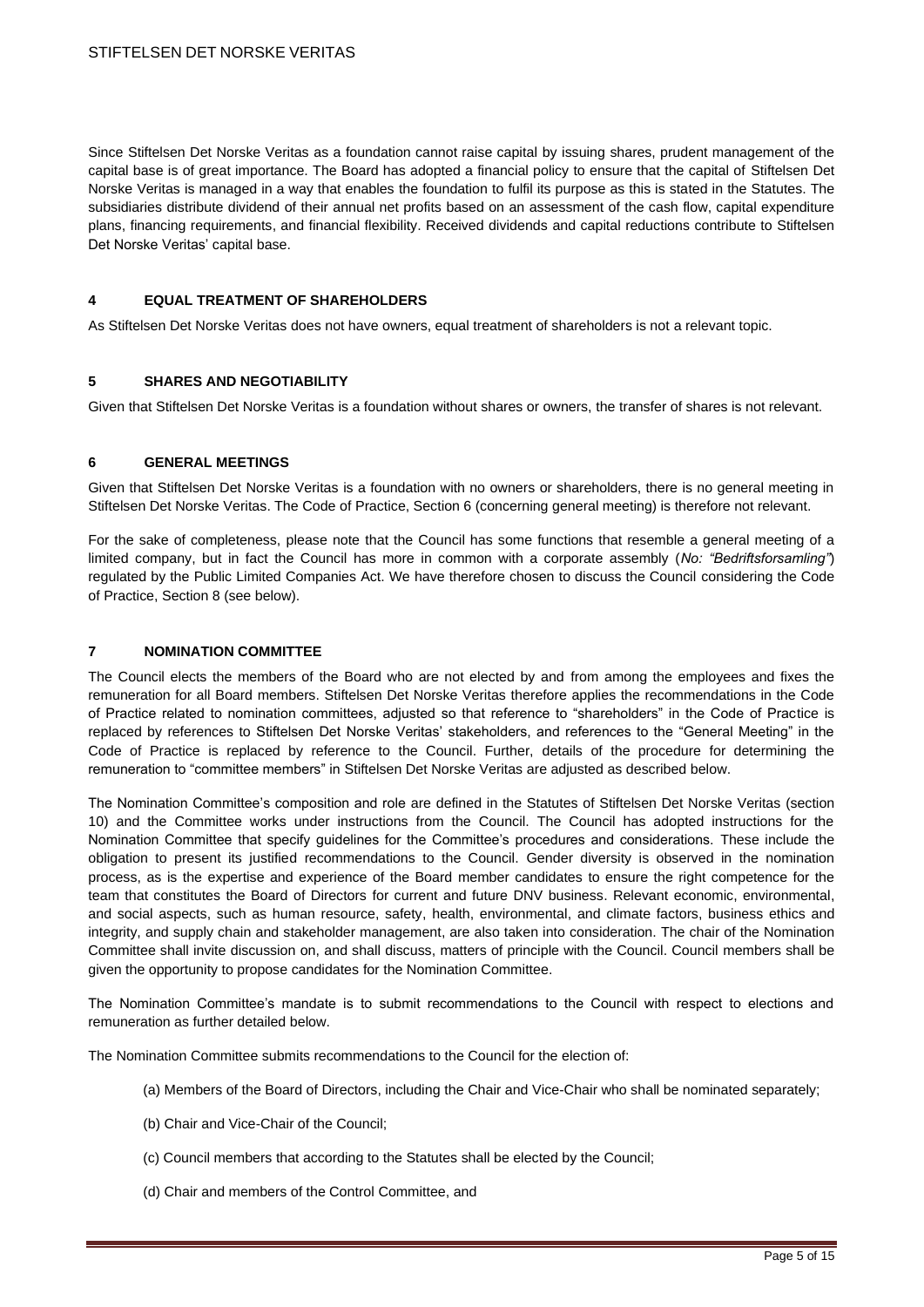(e) Members of the Nomination Committee.

To promote governance proximity between the Council and DNV Group, the directors of Stiftelsen Det Norske Veritas are elected by the respective general meetings of both DNV Holding and DNV Group AS. The Nomination Committee's mandate includes a duty to take this proximity into account in its assessments.

In respect of appointments to the Council, the Nomination Committee shall ensure that the Council contains representatives of major industry customer groups served by Stiftelsen Det Norske Veritas or its subsidiaries. The Nomination Committee shall communicate with the associations that, according to the Statutes, also appoint members to the Council to ensure that the associations' appointments meet the needs of the Council.

The Nomination Committee shall submit recommendations for the remuneration of members of the Board of Directors as well as members of the Council and its committees. The remuneration of members of the Board of Directors is determined by the Council. With respect to the remuneration of members of the Council and its committees, the Council forwards its recommendation to the Board of Directors for the Board's decision.

The Nomination Committee makes its recommendation for remuneration to directors of Stiftelsen Det Norske Veritas, DNV Holding, and DNV Group AS respectively. If directors serve on more than one board, then the Nomination Committee shall consider the total workload and the commitment expected.

All decisions regarding remuneration to Board members of DNV Holding and DNV Group AS are vetted by the Council to ensure proximity and a solid decision process. This process related to remuneration is further described under Chapter 11 Remuneration of the Board of Directors and Council.

The Code of Practice recommends that the General Meeting determines the remuneration to "committee members". The Board of Stiftelsen Det Norske Veritas does not have any committees. Committees in Stiftelsen Det Norske Veritas will therefore be the committees of the Council, i.e. the Control Committee and Nomination Committee. The Foundation Act does not permit the task of determining remuneration to Council Members and Council Committee Members to be vested with bodies other than the Board. The remuneration to the members of Council committees is therefore determined by the Board following the recommendations of the Council.

The Nomination Committee is composed of the Chair and Vice-Chair of the Council, and three additional members elected by and from among the Council members. The Statutes provide for a rotation of one member of the Committee at least every second year. If no other member of the Committee resigns, the member of the Committee elected by and from among the Council members with the longest service may not take re-election.

The Nomination Committee currently consists of:

| Rebekka Glasser<br><b>Herlofsen</b>    | Chair of the Council and the<br>Nomination Committee since 2021      | CEO, Ferdinand Invest AS               |
|----------------------------------------|----------------------------------------------------------------------|----------------------------------------|
| <b>Harald Solberg</b>                  | Vice-Chair of the Council and the<br>Nomination Committee since 2018 | CEO, Norwegian Shipowners' Association |
| <b>Kristin Færøvik</b>                 | Member of the Council and the<br>Nomination Committee since 2019     | Managing Director, Lundin Norway       |
| <b>Steffen</b><br><b>Syvertsen</b>     | Member of the Council and the<br>Nomination Committee since 2020     | Managing Director, Agder Energi        |
| <b>Harald Serck-</b><br><b>Hanssen</b> | Member of the Council and the<br>Nomination Committee since 2020     | Group EVP Corporate Banking, DNB       |

The Committee members represent industries with different stakeholder interests in Stiftelsen Det Norske Veritas. All members are independent of the Board and executive management.

#### **8 COUNCIL AND BOARD OF DIRECTORS – COMPOSITION AND INDEPENDENCE**

*The Council*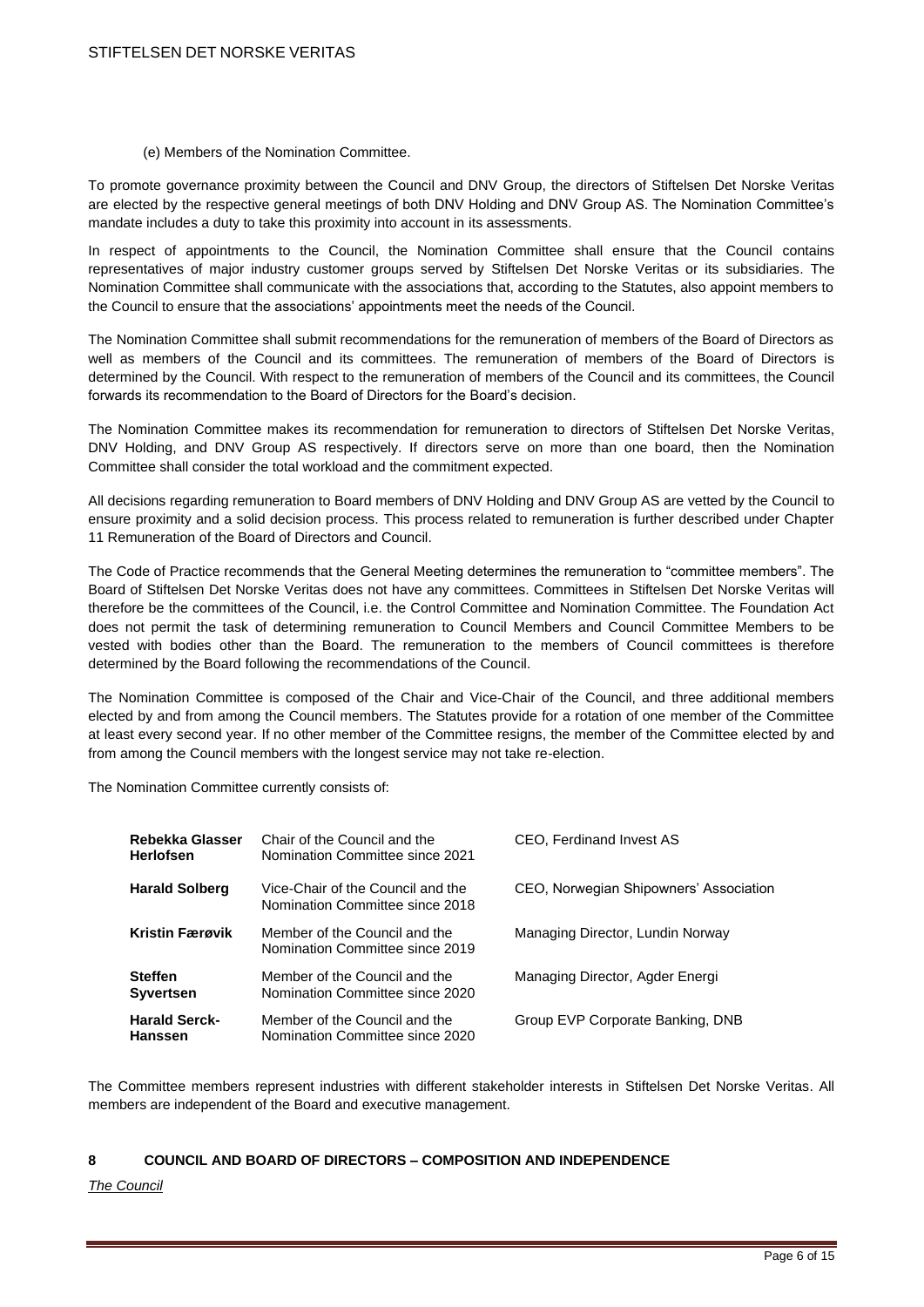Stiftelsen Det Norske Veritas does not have a corporate assembly. The Council in many ways resembles the corporate assembly of a public limited company. The Council is therefore described in this section.

The Council's main functions are to supervise the activities of Stiftelsen Det Norske Veritas, to elect the Board of Directors, to decide on remuneration for the Board of Directors, to approve amendments to the Statutes, and to state its opinion on the Board's annual report and financial statements.

The Council has 45 members, of whom 19 are appointed by associations which represent customer industries and other stakeholders, seven are elected by and from among the employees of DNV and its subsidiaries worldwide, and 19 are elected by the Council itself.

Due to a late nomination of a candidate for the Chair of the Council position, the Nomination Committee unintentionally ended up completing the nomination process with one additional member of the Council compared to the assigned number of Council members in the Statutes. The nominations for the 2021 election process brought the Council to a total of 46 members, instead of the normal 45. The Nomination Committee saw no reason for this to cause any problem, formally or otherwise. Rather than making a last-minute change to the nominations, the Nomination Committee therefore proposed that the 2021 elections should be based on the original nominations and that the number of Council members should be reduced to 45 again in the 2022 elections. This proposal was approved by the Council.

The Statutes regulate the composition of the Council (section 6) and ensure that it represents a broad cross-section of Stiftelsen Det Norske Veritas' stakeholders.

The Council members and the associations electing or appointing the members are (as per end of December 2021):

| <b>APPOINTED BY</b>                                             | <b>COUNCIL MEMBER</b>                                                                                                                                                                                                                                                                                                                                                     |  |
|-----------------------------------------------------------------|---------------------------------------------------------------------------------------------------------------------------------------------------------------------------------------------------------------------------------------------------------------------------------------------------------------------------------------------------------------------------|--|
| The Norwegian Shipowners'<br>Association (Norges Rederiforbund) | Harald Solberg,<br>Managing Director, Norges Rederiforbund<br>Thomas Wilhelmsen,<br>Group CEO, Wilh. Wilhelmsen Holding ASA<br>Paul-Christian Rieber,<br>Managing Director, GC Rieber Gruppen<br><b>Trond Kleivdal,</b><br>CEO, Color Line AS<br>Ivar Brandvold,<br>CEO, Fred.Olsen Renewables AS<br><b>Synnøve Seglem.</b><br>Managing Director, Knutsen OAS Shipping AS |  |
| The Nordic Association of Marine<br>Insurers (CEFOR)            | Hans Christian Seim,<br>CEO, Norwegian Hull Club<br>Ståle Hansen,<br>President and CEO, SKULD<br>Tony Karlström,<br>CEO, Alandia Insurance<br><b>Rolf Thore Roppestad,</b><br>CEO, GARD AS                                                                                                                                                                                |  |
| The Norwegian Oil and Gas Association<br>(Norsk Olje og Gas)    | Kristin Færøvik,<br>Managing Director, Lundin Norway AS<br>Øystein Arvid Håland,<br>Senior VP, Equinor<br>Erik Sæstad,<br>CEO, Oceaneering AS                                                                                                                                                                                                                             |  |
| The Confederation of Norwegian<br>Enterprise (NHO)              | Arvid Moss,<br>Executive VP Energy, Hydro, and President, NHO<br><b>Tore Ulstein.</b><br>Chair of the Board, Ulstein Group ASA                                                                                                                                                                                                                                            |  |
| The Federation of Norwegian Industries<br>(Norsk Industri)      | Liv-Runi Syvertsen,<br>Senior VP, Aker Solutions                                                                                                                                                                                                                                                                                                                          |  |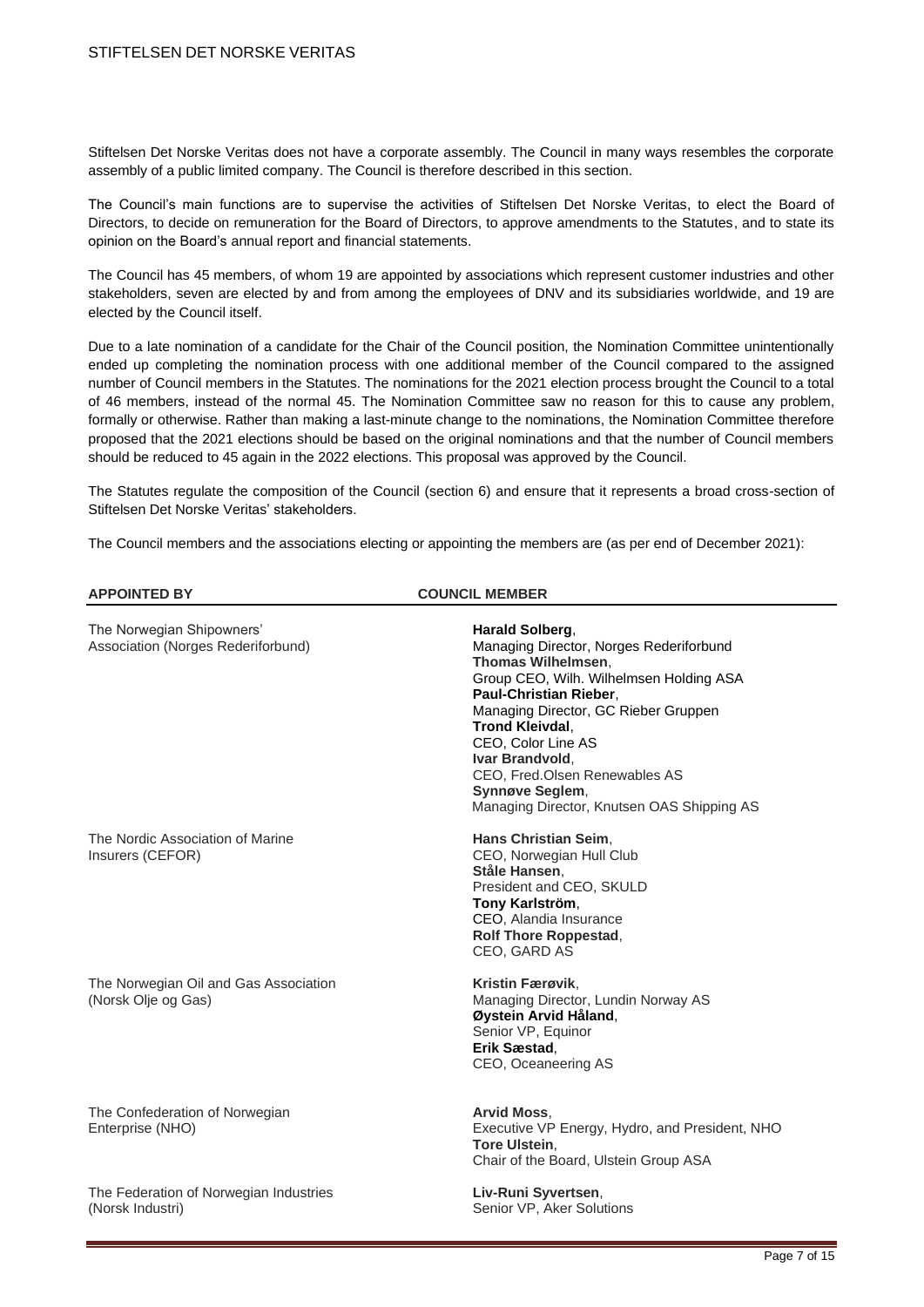Energy Norway (Energi Norge) **Steffen Syvertsen**,

The Norwegian Fishing Vessel **Jonny Berfjord**, **Jonny Berfjord**, **Owners' Association (Fiskebåt) Jonny Berfjord**, Owners' Association (Fiskebåt)

Employees of DNV worldwide **Hege Halseth Bang**,

**Elizabeth Heuch Olbjørn**, Head of Account Management, ABB

CEO, Agder Energy

The Council **Claes Berglund,** Director Public Affairs & Sustainability, Stena AB **Sigve Brekke**, President and CEO, Telenor Group **Raymond Carlsen**, CEO, Scatec Solar **John Coustas**, President and CEO, Danaos Shipping Co. Ltd. **Rebekka Glasser Herlofsen**, CEO, Ferdinand Invest AS **Søren Greve,** CEO, Fearnleys **Anniken Hauglie,** Deputy CEO, NHO **Jannicke Hilland**, CEO, BKK **Geir Håøy,**  President and CEO, Kongsberg Gruppen ASA **Sun Jiakang,**  Senior Vice President, COSCO Shipping Group **Magnus Krogh Ankarstrand**, President, Yara Clean Ammonia **Valborg Lundegaard,** CEO, Aker Carbon Capture **Wenche Nistad**, Former Managing Director, GIEK **Arne Sigve Nylund,** Executive VP, Equinor **Chris Ong**, CEO, Keppel Offshore & Marine Ltd **Svein A. Ringbakken**, Managing Director, The Norwegian Shipowners' Mutual War Risks Insurance Association **Dr. Maximilian Rothkopf,** COO, Hapag-Lloyd AG **Harald Serck-Hanssen,**  Group Executive Vice President, DNB **Christine Spiten,**  Senior Advisor, Plastic & Circular Economy, WWF **Irene Waage Basili,** CEO, Shearwater GeoServices

> Senior Principal Engineer **Nadine Grace Mosteiro Halvorsen,** Senior Approval Engineer **Rocio Herrera**, Project Manager, Wind Independent Engineering **Elizabeth Traiger**, Senior Researcher **Tatiana Tzeferakou**, Senior Engineer, ON LEAVE **Kristine Prøsch**, Project Manager Approval, DEPUTY MEMBER **Grethe Valdø,** Senior Engineer **Rob Vonk,**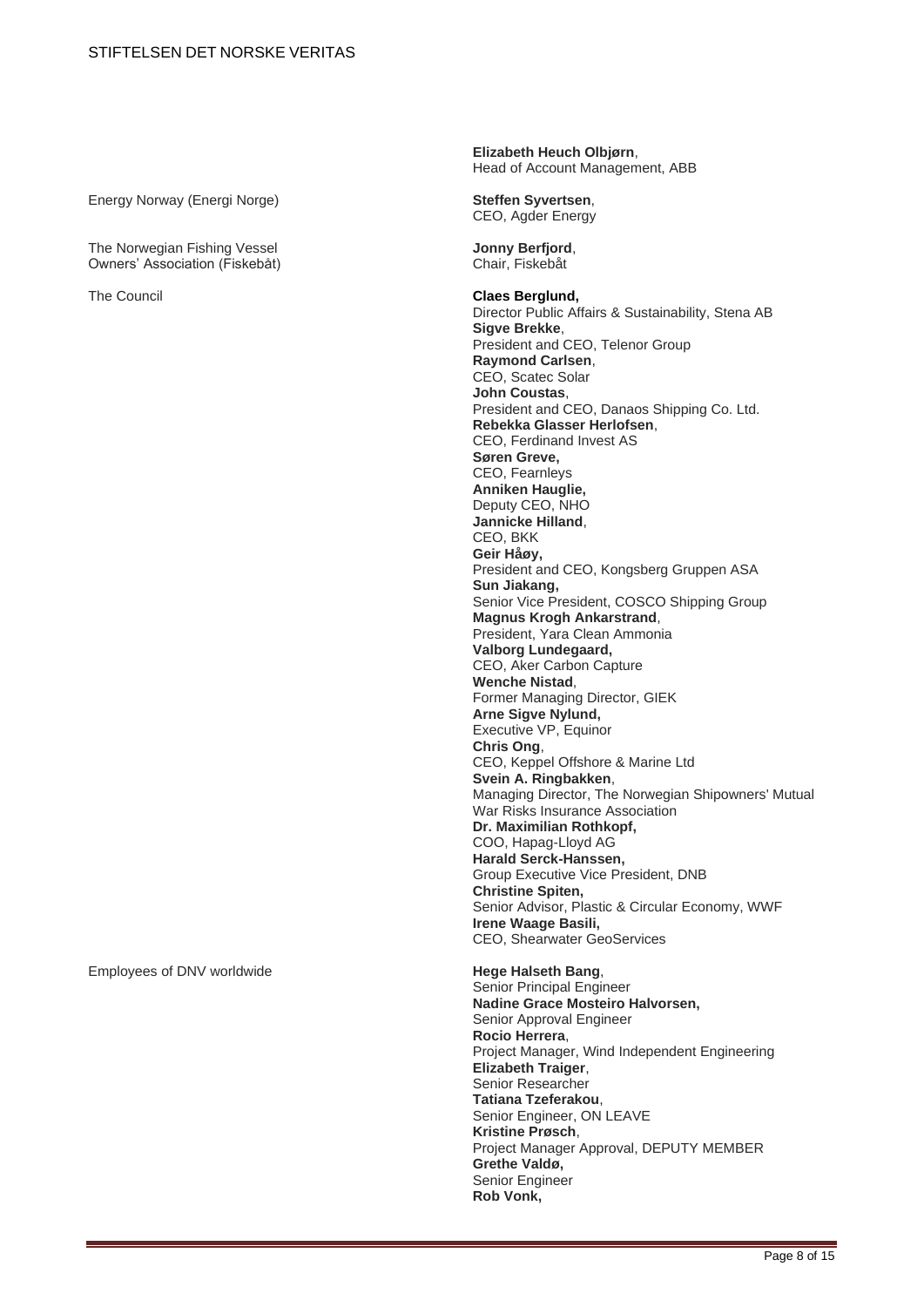#### Senior Surveyor

The term of office for the members of the Council is two years, with re-appointment or re-election possible. No member may serve for more than twelve years. If a Council member has been out of the Council for more than five years, he or she may be appointed/elected for another period of maximum 12 years. The Chair and Vice-Chair are elected by and from among Council members.

Rebekka Glasser Herlofsen has been the Chair of the Council since 2021. Harald Solberg has been the Vice-Chair since 2019.

The Statutes regulate the Council's tasks and procedures. The procedures are aligned with those of a corporate assembly of a public limited company. The Council has two committees: the Control Committee, which is described below, and the Nomination Committee, which is described in section 7.

#### *Control Committee*

The Control Committee's composition and role are defined in the Statutes of Stiftelsen Det Norske Veritas (section 9) and the Committee works under the instructions of the Council. The Council has adopted instructions for the Control Committee that specify guidelines for the Committee's procedures and considerations.

The Control Committee's mandate is to supervise the Board's management of Stiftelsen Det Norske Veritas on behalf of the Council. The Control Committee shall oversee that:

- (a) the management is performed in an appropriate and reassuring way, and in accordance with laws, regulations, and the statutes; and
- (b) the Board of Directors has established proper external and internal control and risk management systems.

The Control Committee's function is to oversee the Board's safeguarding of Stiftelsen Det Norske Veritas' purpose and management of its assets. The Control Committee's functions are further described in Chapter 10 of this report, "Risk management and internal control".

The Control Committee consists of a Chair and two other members elected by and from among the Council members. Per the Council's instructions for the Control Committee, the Control Committee composition shall be such that the Committee has financial and legal expertise and general knowledge of the services provided by Stiftelsen Det Norske Veritas. The Control Committee currently consists of:

| <b>Ivar Brandvold</b>  | Member of the Council since<br>2011 and Chair of the Control<br>Committee since 2013 | CEO Fred Olsen Renewables AS                       |
|------------------------|--------------------------------------------------------------------------------------|----------------------------------------------------|
| <b>Tore Ulstein</b>    | Member of the Council since<br>2016 and the Control Committee<br>since 2017          | Chair of the Board, Ulstein Group                  |
| <b>Anniken Hauglie</b> | Member of the Council and the<br>Control Committee since 2021                        | Deputy Director General/ Director<br>Politics, NHO |

All members are considered to be independent of the Board and executive management and the Committee is deemed to have the relevant expertise and knowledge.

# *The Board of Directors*

The Board members of Stiftelsen Det Norske Veritas are also elected as Board members of DNV Holding and DNV Group AS. The Board has closely assessed whether, as an alternative governance model, Stiftelsen Det Norske Veritas should be governed by a board composed of directors who have no roles in the subsidiaries. The assessments concluded that, in the current situation, it is preferable for the fulfilment of Stiftelsen Det Norske Veritas' purpose and the management of DNV Group that there is proximity between the stakeholders represented in the Council and the group management. This proximity is achieved through the multiple directorship arrangement. The Board has also concluded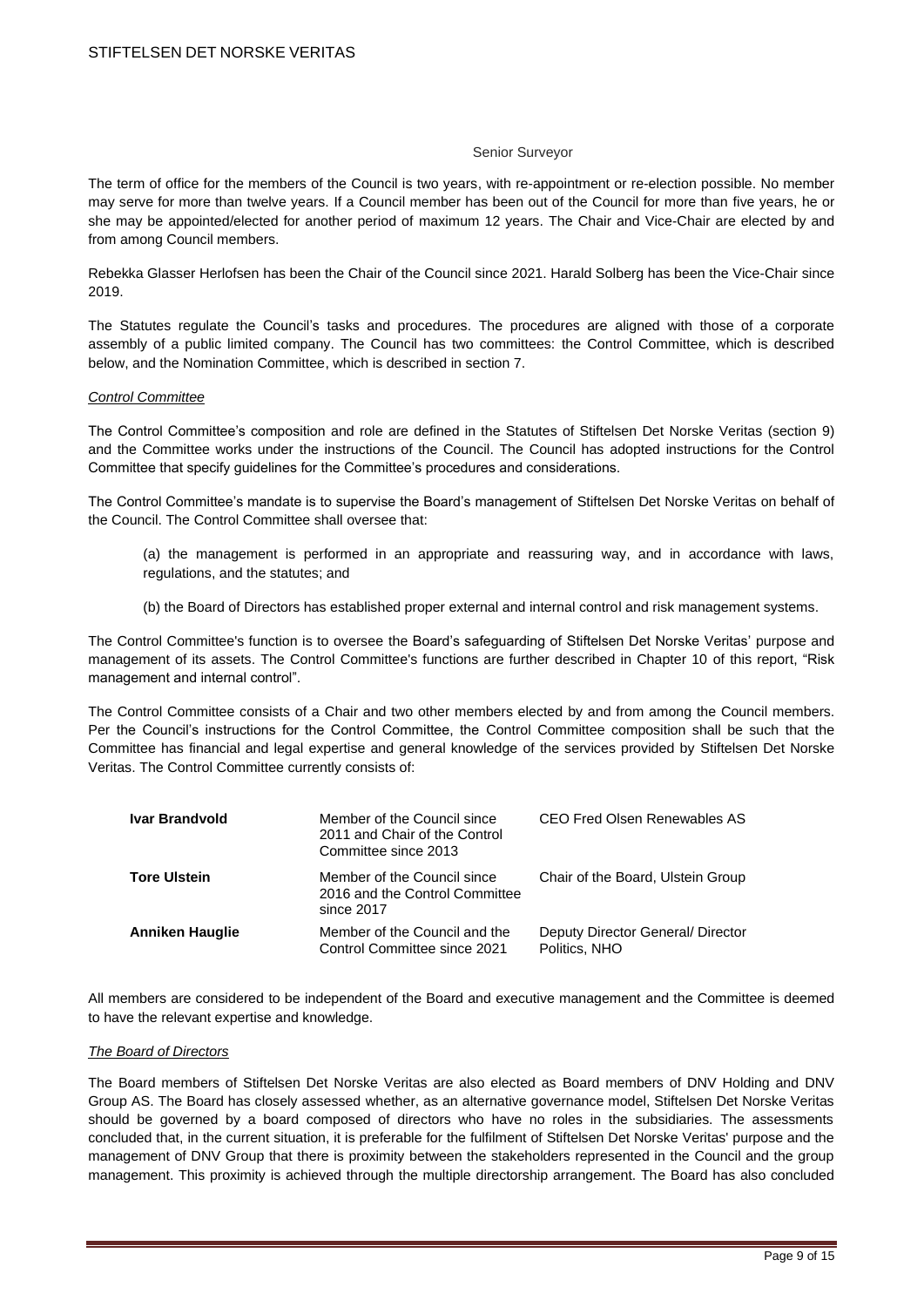that the Board's normal exercise of ownership of - and arrangements with - these subsidiaries do not impact the directors' impartiality.

Six members of the Board (including the Chair and Vice-Chair) are elected by the Council. The Nomination Committee makes recommendations per guidelines set by the Council. The nominations are sent to the Council members prior to the election. Board elections are based on a simple majority, with a quorum formed if at least half of the Council members are present.

Four members of the Board are elected by and from among the employees of DNV worldwide. The elections take place in three separate constituencies and elections are staggered. The employee representation scheme is approved by the Norwegian Working Democracy Committee (*i.e. "Tvisteløsningsnemnda"*). The constituencies are:

- Norway (elects two members of the Board)
- Europe excluding Norway (elects one member of the Board
- Worldwide excluding Europe (elects one member of the Board)

The Board currently consists of ten members and has the following composition:

| Jon Fredrik Baksaas            | Vice-Chair of the Board since 2019 and Chair of the<br>Board of Directors since 2020  | <b>Professional Board</b><br>member  |
|--------------------------------|---------------------------------------------------------------------------------------|--------------------------------------|
| Lasse Kristoffersen            | Member of the Board of Directors since 2017 and<br>Vice-Chair of the Board since 2020 | Torvald Klaveness Group <sup>1</sup> |
| <b>Birgit Aagaard-Svendsen</b> | Member of the Board of Directors since 2017                                           | Professional Board<br>member         |
| Silvija Seres                  | Member of the Board of Directors since 2017                                           | Professional Board<br>member         |
| <b>Christian Venderby</b>      | Member of the Board of Director since 2020                                            | Vestas Wind Systems                  |
| Ingvild Sæther                 | Member of the Board of Directors since 2020                                           | Altera Infrastructure                |
| <b>Jon Eivind Thrane</b>       | Member of the Board of Directors since 2018                                           | DNV (Norway)                         |
| Nina Ivarsen                   | Member of the Board of Directors since 2016                                           | DNV (Norway)                         |
| <b>Thomas Reimer</b>           | Member of the Board of Directors since 2021                                           | DNV (Germany)                        |
| David McKay                    | Member of the Board of Directors in 2006–2007,<br>2010–2011, 2014–2015 and since 2019 | DNV (USA)                            |

More details about the individual Board members can be found in the DNV Annual Report 2021.

The Board believes that its composition is such that it can attend to the common interests of all stakeholders and meet Stiftelsen Det Norske Veritas' need for expertise, capacity, and diversity. Emphasis is placed on the Board functioning effectively as a collegial body.

As per the 2021 elections, Board members are elected for periods of up to two years, or until removed by the General Meeting, with the possibility for re-election. According to the Statutes, directors cannot be a member for more than 12 years in total.

Amongst the Board members elected by the Council, each gender shall be represented by at least three members. Both genders shall be represented by Board members and deputy members elected by and from among the employees. As a foundation, Stiftelsen Det Norske Veritas is not subject to mandatory legislation on gender diversity. However, in accordance with its aim of complying with principles that apply to listed public limited companies in Norway, the statutes of Stiftelsen Det Norske Veritas include such requirements. Currently there is a 50/50 gender representation on the Board among the Council-elected members, and both genders are represented by Board members and deputy members

<sup>1</sup> Wallenius Willhelmsen from 1 June 2022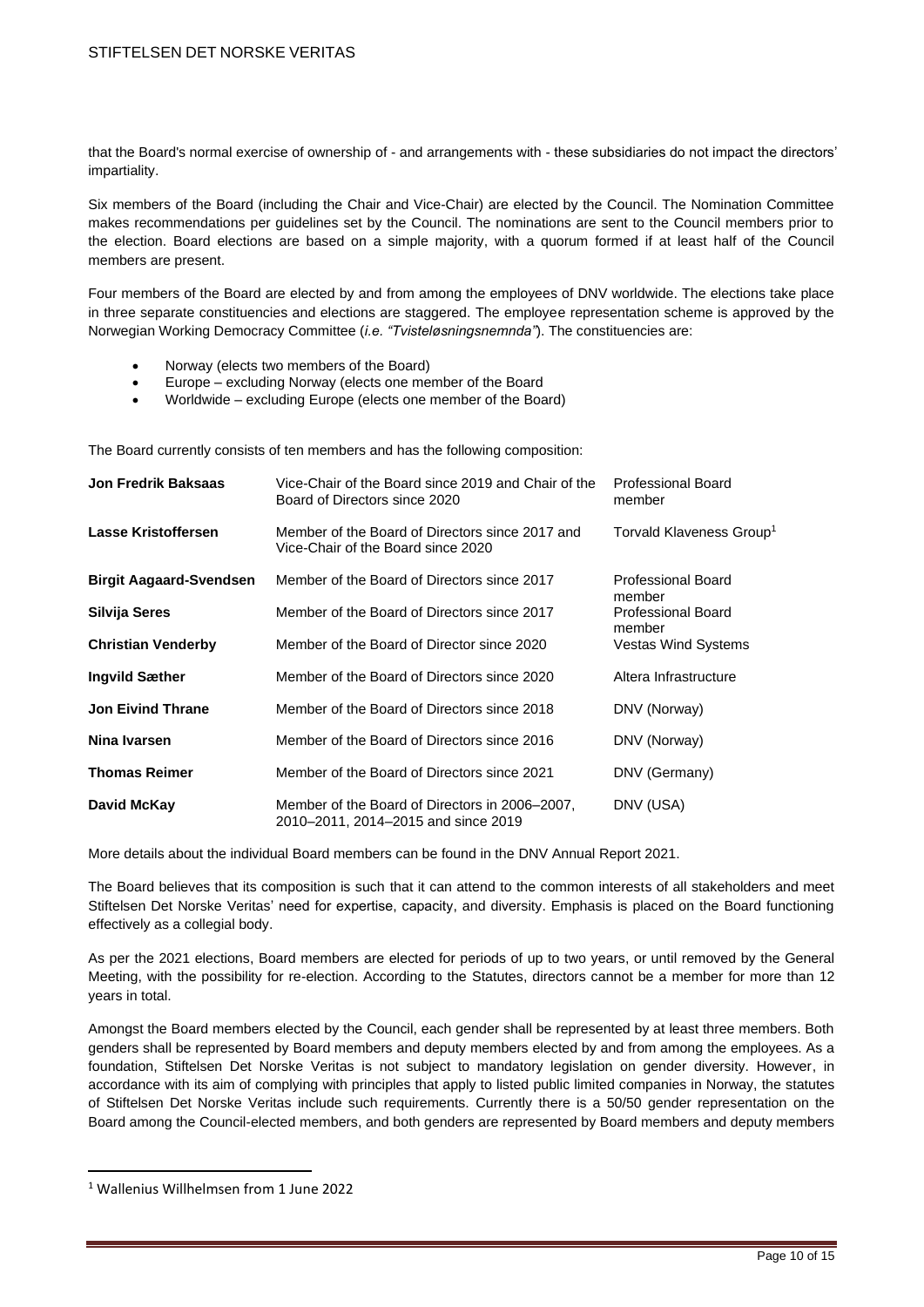elected by and from among the employees. Under-represented social groups as referred to in the GRI standards are currently not represented on the Board.

Being a foundation, Stiftelsen Det Norske Veritas does not issue shares, and members of the Board cannot therefore own shares in the company. The Code of Practice's recommendation regarding share ownership is therefore not relevant.

#### *The Board's Independence*

All Council-elected Board members are considered autonomous and independent of Stiftelsen Det Norske Veritas' executive management and material business contacts. The guidelines for the Nomination Committee's work instruct the committee to consider that the composition of the Board should be such that no specific industry, stakeholder group, or customer group has dominance in the Board. The Board does not include executive personnel.

# *9* **THE WORK OF THE BOARD OF DIRECTORS**

#### *Board responsibilities*

The Board of Directors is Stiftelsen Det Norske Veritas' principal authority, and the Board is authorized to make decisions regarding all matters that the statutes do not explicitly vest with the Council or other governing bodies. The rights, duties, and responsibilities of the Board follow from the Foundation Act, the Accounting Act, and other relevant legislation, the statutes of Stiftelsen Det Norske Veritas, and the Board's own instructions.

The Board directs and oversees the activities of Stiftelsen Det Norske Veritas. The Board determines the objectives and strategies for Stiftelsen Det Norske Veritas in collaboration with the Group President and CEO. The Board approves Stiftelsen Det Norske Veritas' strategy and annual plans and has established policies and guidelines for the operations, including economic, environmental, and social topics. The Board appoints the Group President and CEO of Stiftelsen Det Norske Veritas. Matters to be handled by the Board are further outlined in the Board instructions. The Board's work in 2021 is described below and in Stiftelsen Det Norske Veritas' Board of Directors' report 2021.

The Board instructions also cover the following items: instructions for the Group President and CEO, Board meeting procedures, and rules on minutes of meetings, working committees, impartiality, confidentiality, the Code of Conduct, and group governance.

#### *Board meetings*

The Board adopts an annual meeting and activity plan each year. This plan includes agenda items for each meeting and stipulates six ordinary meetings to be held per year. Additional meetings are held when considered necessary.

In 2021, the Board held six ordinary meetings and two extraordinary meetings. Attendance at the Board meetings in 2021 was close to 100%. Due to the Covid-19 situation, no Board meetings were held with all Board members physically present. One meeting was held as a combination of physical attendance and electronic participation (October), while at the remaining meetings all Board members attended by electronic means (video conferencing). Due to the Covid-19 situation, the Board did not travel to a foreign location for any Board meetings in 2021.

The notice of meetings and the agenda are prepared by the Group President and CEO and the Chair of the Board. The notice of the meeting, agenda and supporting documentation, including information on Stiftelsen Det Norske Veritas' financial status, are made available to the Board members well in advance of each meeting. The Board instructions state that, at the beginning of each meeting or agenda item, the Chair shall inform the Board of discussions he/she has had with the Group President and CEO prior to the Board meeting about relevant issues. To ensure a more independent consideration of matters of a material nature in which the Chair of the Board is, or has been, personally involved, the Board considers if the deliberations of such matters should be chaired by some other member of the Board.

In addition to the Board members, the Board meetings are attended by the Group President and CEO, the Group Chief Financial Officer, the Secretary to the Board and other persons from the executive management and/or other type of experts as decided by the Chair and the Group President and CEO from time to time.

The Board is bound by the rules regarding disqualification/conflicts of interest stated in section 37 of the Foundation Act. The guidelines for efficient practice of these rules are further specified in the Board's instructions.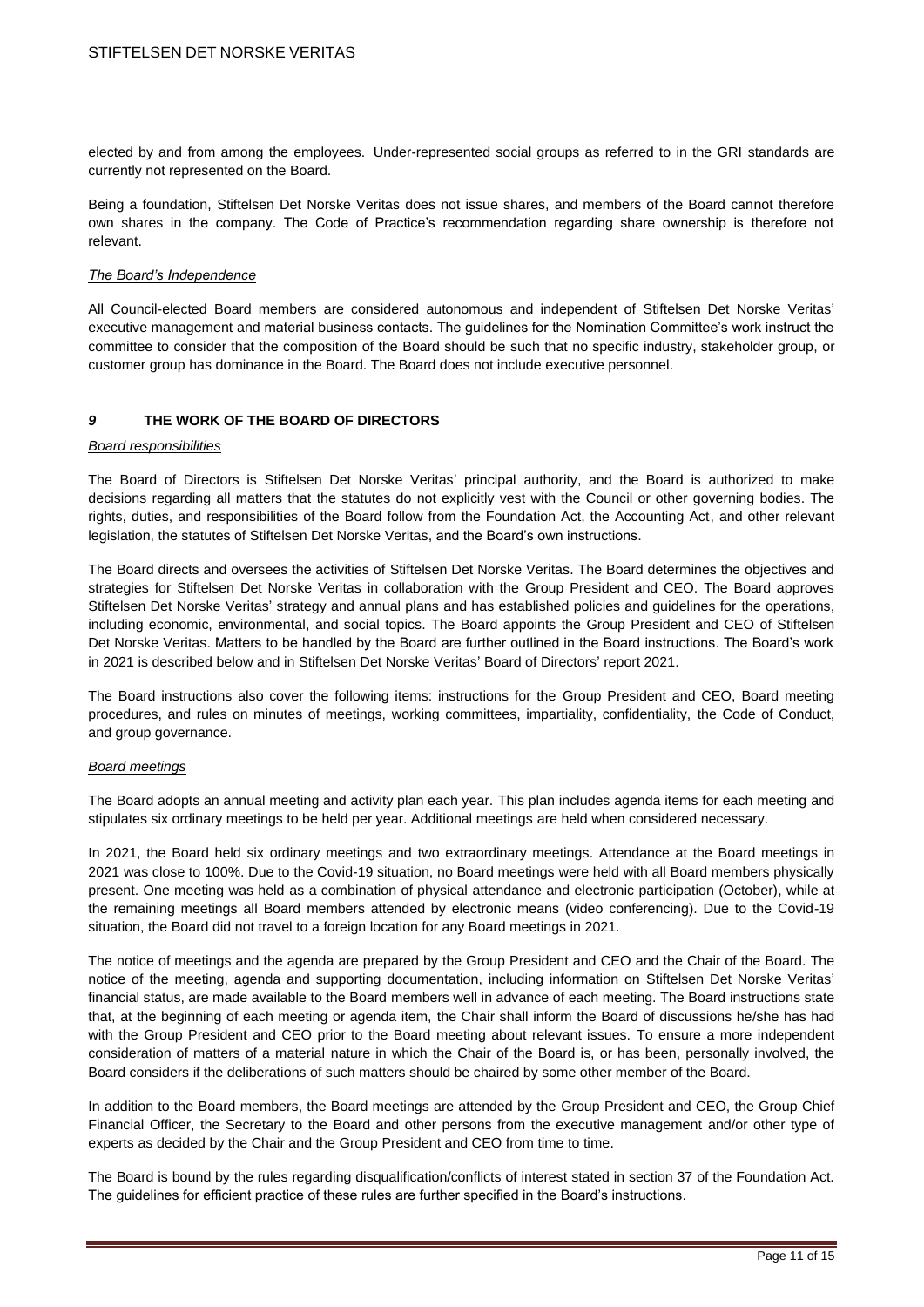## *The Board's self-evaluation*

The aim is that the Board shall evaluate its own performance and expertise once per year. The evaluation is normally performed at least bi-annually in cooperation with the Nomination Committee appointed by the Council. In 2021, the selfevaluation was performed through regular self-evaluations at the end of Board meetings and individual interviews of the Board members by the Council's Nomination Committee.

# *The Group President and CEO*

The Group President and CEO ("CEO") of Stiftelsen Det Norske Veritas is appointed by the Board of Directors and conducts the day-to-day management of Stiftelsen Det Norske Veritas. The current arrangement is that the CEO of DNV Group AS is seconded to also be the CEO of Stiftelsen Det Norske Veritas as well as of DNV Holding AS. As Stiftelsen Det Norske Veritas does not have any employees, management services, including those of the CEO, are provided to Stiftelsen Det Norske Veritas by DNV AS in accordance with a management service agreement entered into on an arm's length basis. The current CEO, Remi Eriksen, was appointed by the Board in 2015.

There is a clear division of duties between the Board and the CEO. The CEO is responsible for ensuring that Stiftelsen Det Norske Veritas is organized, run, and developed in accordance with the Foundation Act, the Statutes, and decisions adopted by the Board. The overall functions and duties of the CEO are set out in the Board's instructions.

### *Transactions with related parties*

Any agreements between Stiftelsen Det Norske Veritas and a board member or the Group President and CEO are subject to Board approval. Agreements between Stiftelsen Det Norske Veritas and third parties in which a Board member or the Group President and CEO may have a special interest are also subject to Board approval.

The disqualification rules in the Foundation Act apply to the Board's handling of agreements mentioned above.

DNV's Code of Conduct sets forth rules for transactions between Stiftelsen Det Norske Veritas and DNV. With respect to transactions between Stiftelsen Det Norske Veritas and DNV Group AS or other subsidiaries, possible conflicts of interest between the companies, including extraordinary transactions between the entities, are handled with due care to ensure arm's length terms.

# **10 RISK MANAGEMENT AND INTERNAL CONTROL**

The Board performs an annual review of all relevant risk areas as described in more detail below. Regular reporting to the Board is ensured by a systematic approach using an annual wheel which is approved by the Board each year.

Risk management and internal control are important for Stiftelsen Det Norske Veritas in respect of the separate activities of both Stiftelsen Det Norske Veritas and DNV Group. The corporate governance report for DNV Group describes the risk management and internal control for the Group.

As for its own activities, Stiftelsen Det Norske Veritas has decided to be part of the risk management and internal control system established for DNV Group. Stiftelsen Det Norske Veritas adheres to DNV's management systems, corporate systems, and policy documents, including the Code of Conduct to the extent relevant. The services provided by DNV AS to Stiftelsen Det Norske Veritas include those of the compliance officer, internal auditor, and ombudsman as described in the DNV Group's Corporate Governance Report. The Board will on an ongoing basis consider whether to establish a separate internal auditor for Stiftelsen Det Norske Veritas, but has to date not found this necessary.

Stiftelsen Det Norske Veritas has significant financial investments and has established a policy document and risk management procedures for the financial management of these, including guidelines on and requirements regarding sustainability.

The supervision by the Council's Control Committee is considered to be a tool for the Council to oversee Stiftelsen Det Norske Veritas' specific interests. The Control Committee's mandate was amended in 2013 to focus on the Board's role as the caretaker of Stiftelsen Det Norske Veritas' specific interests. The role of the Control Committee, as described in chapter 8 above, is to oversee and supervise the Board of Directors of Stiftelsen Det Norske Veritas. The Committee's tasks particularly include overseeing that the Board has established proper external and internal control and risk management systems. The Committee's tasks include: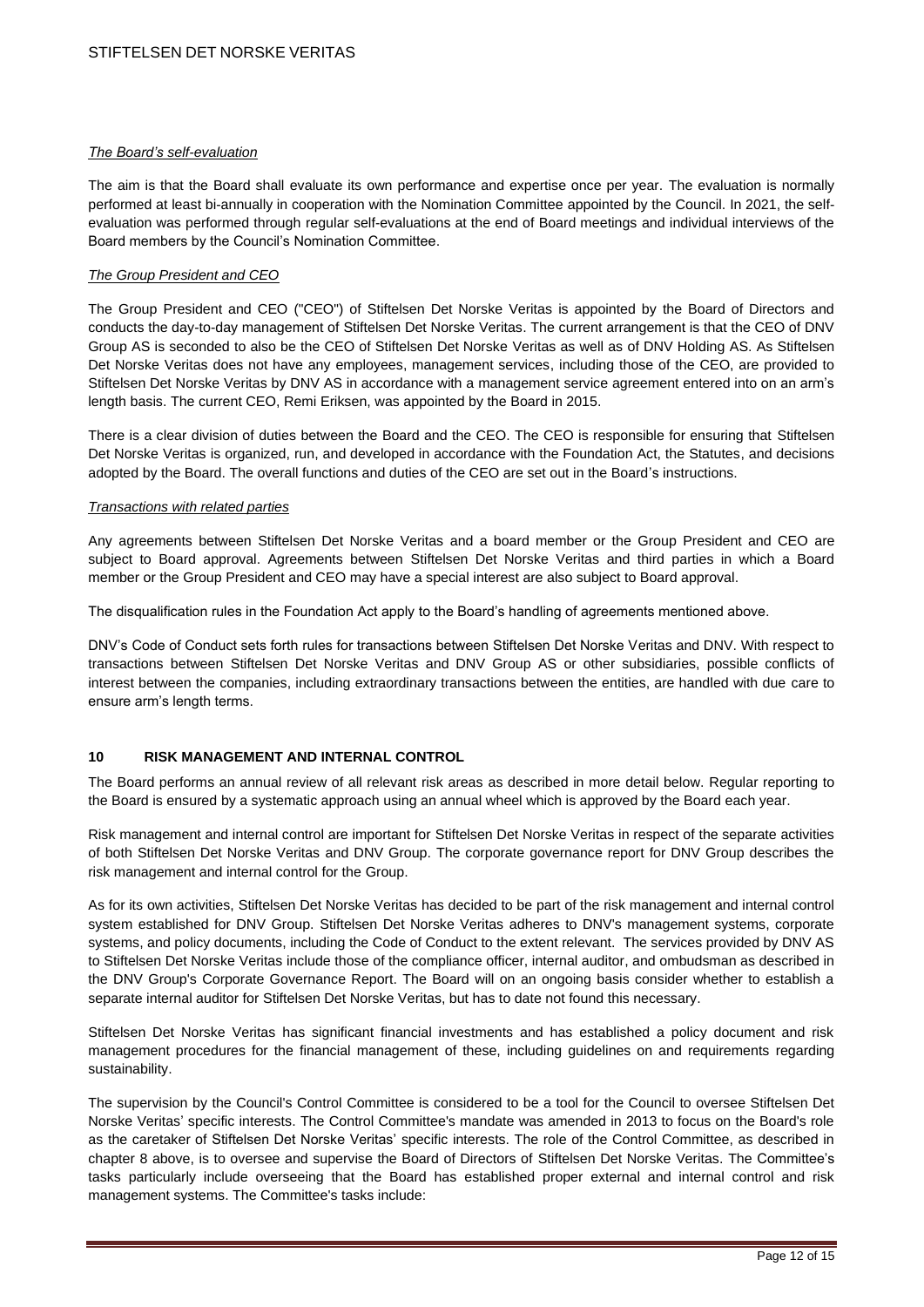- monitoring transactions and other possible conflicts of interest between Stiftelsen Det Norske Veritas and DNV, and between Stiftelsen Det Norske Veritas and other companies in DNV Group, and
- reviewing the following documents from the DNV Board: minutes, group risk reports, internal auditor's reports, compliance reports, and other documents considered relevant for the Control Committee's functions.

The oversight and supervisory functions apply to Stiftelsen Det Norske Veritas and the companies fully owned by it.

# **11 REMUNERATION OF THE BOARD OF DIRECTORS AND THE COUNCIL**

The remuneration of Board members is decided by the Council following a recommendation from the Nomination Committee. The remuneration of the Council leadership and committee members is decided by the Board following a recommendation from the Council, based on input from the Nomination Committee.

Per the Council's instructions for the Nomination Committee, the Nomination Committee shall base its recommendation on information regarding levels of remuneration paid to board and committee members of comparable companies and for a scope of work and commitment comparable to those which the members are expected to devote to Stiftelsen Det Norske Veritas and its subsidiaries. The remuneration is not linked to Stiftelsen Det Norske Veritas' or DNV Group's performance.

The Chair and Vice-Chair of the Council as well as the Committee members are remunerated. The Chair and Vice-Chair of the Council receive remuneration in their capacities as such, and not in their capacities as Nomination Committee members. The ordinary Committee members receive remuneration based on the activity in the Committees. There is also a compensation policy for Council members' travel.

None of the directors elected by the Council work for Stiftelsen Det Norske Veritas outside of their directorships and none have any agreement regarding a pension plan or severance pay from Stiftelsen Det Norske Veritas. If such assignments should become relevant, the Board's instructions state that any such agreement between Stiftelsen Det Norske Veritas and a Board member is subject to Board approval.

See note 7 to the 2021 financial statements for a break-down of the remuneration paid to the directors in 2021.

#### **12 SALARY AND OTHER REMUNERATION FOR EXECUTIVE PERSONNEL**

Stiftelsen Det Norske Veritas and DNV Holding have no employees or executive personnel. Management services are provided to Stiftelsen Det Norske Veritas by DNV AS pursuant to a management services agreement. The Code of Practice, section 12, on remuneration of executive personnel is therefore not relevant for Stiftelsen Det Norske Veritas. DNV Group's Board has prepared a declaration on executive management remuneration in accordance with the obligation applicable to public limited companies.

#### **13 INFORMATION AND COMMUNICATIONS**

Guidelines for reporting financial and other information to shareholders and the securities market do not apply to a foundation. However, Stiftelsen Det Norske Veritas continues its long tradition of issuing a comprehensive publication which includes the annual report with externally audited financial reporting.

The annual report of Stiftelsen Det Norske Veritas is distributed to the Council and freely available on request. The report is publicly available on the website [www.detnorskeveritas.com](http://www.detnorskeveritas.com/).

# **14 TAKE-OVERS**

A foundation by definition has no owners, and as such may not be subject to take-over bids as described in the Code of Practice, section 14. This section is therefore not relevant.

In principle, a foundation may not be subject to any take-over, other than by it being terminated or converted, which may only take place on certain extremely restricted conditions as further specified in the Foundation Act. Conversion or termination is subject to approval by the Norwegian Foundation Authority and such approval can only be granted on very restrictive conditions specified in the Foundation Act.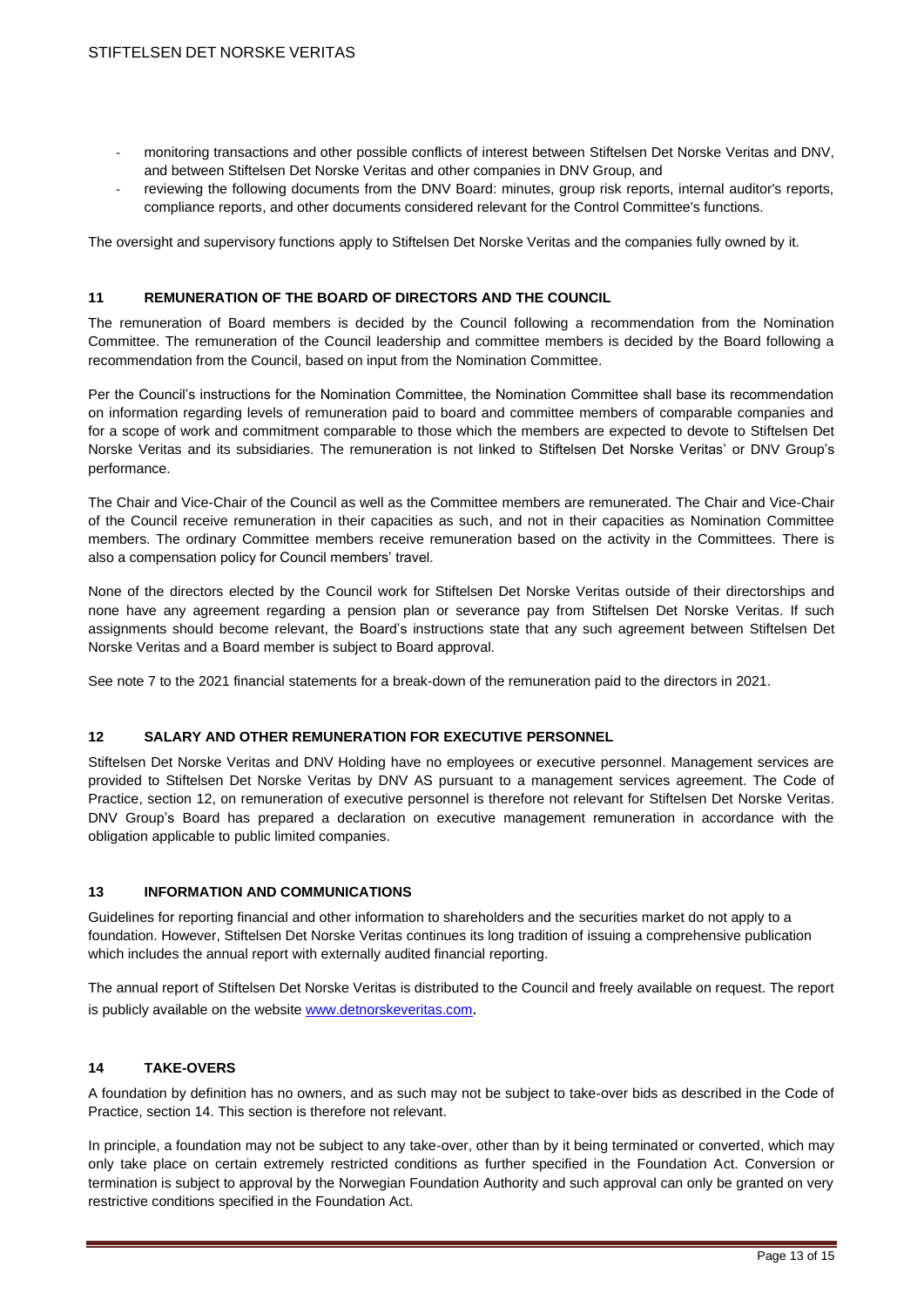According to the Statutes of Stiftelsen Det Norske Veritas, termination is subject to a resolution passed by the Council with a two-thirds majority at two successive ordinary Council meetings, and pursuant to a proposition by the Board of Directors exclusively.

Stiftelsen Det Norske Veritas' purpose as stated in the Statutes bolsters its position as a free-standing, autonomous, and independent entity.

### **15 AUDITOR**

The external auditor is elected by the Council. The Board shall support the Council in such elections and the election is normally based on a proposal by the Board. The Council's Control Committee is invited to state its opinion on the Board's proposal regarding the election and appointment of auditor.

KPMG is currently the external auditor for Stiftelsen Det Norske Veritas.

Pursuant to the Foundation Act, the external auditor shall in its annual audit report provide a statement regarding whether the foundation has been managed and distributions have been made in accordance with legislation, the purpose of the foundation, and the statutes.

The external auditor presents the result of the planned audit, including any internal control deficiencies, at the Board of Directors' meeting where the statutory financial statements are approved by the Board of Directors.

At least one meeting per year is held between the external auditor and the Board without the presence of the CEO or the executive management.

The external auditor submits a written statement to the Board on compliance with the statutory audit and independence requirements stipulated in the Auditors Act.

The Board reviews and monitors the independence of the auditor, and in particular to what extent services other than audits delivered by the external auditor or the audit firm represent a threat to the statutory auditor's independence. Any services other than the audit provided by the external auditor will be considered in coordination with DNV Group AS and the guidelines established by the Board of DNV Group AS.

The remuneration of the external auditor is determined by the Board in accordance with the Foundation Act. In addition to ordinary auditing of the Foundation and subsidiaries, the external auditor provided tax consulting services, other attestation services, and non-audit services in 2021. For details, see note 7 in the 2021 financial statements.

\*\*\*\*

Adopted by the Board of Directors,

Høvik, 23 March 2022